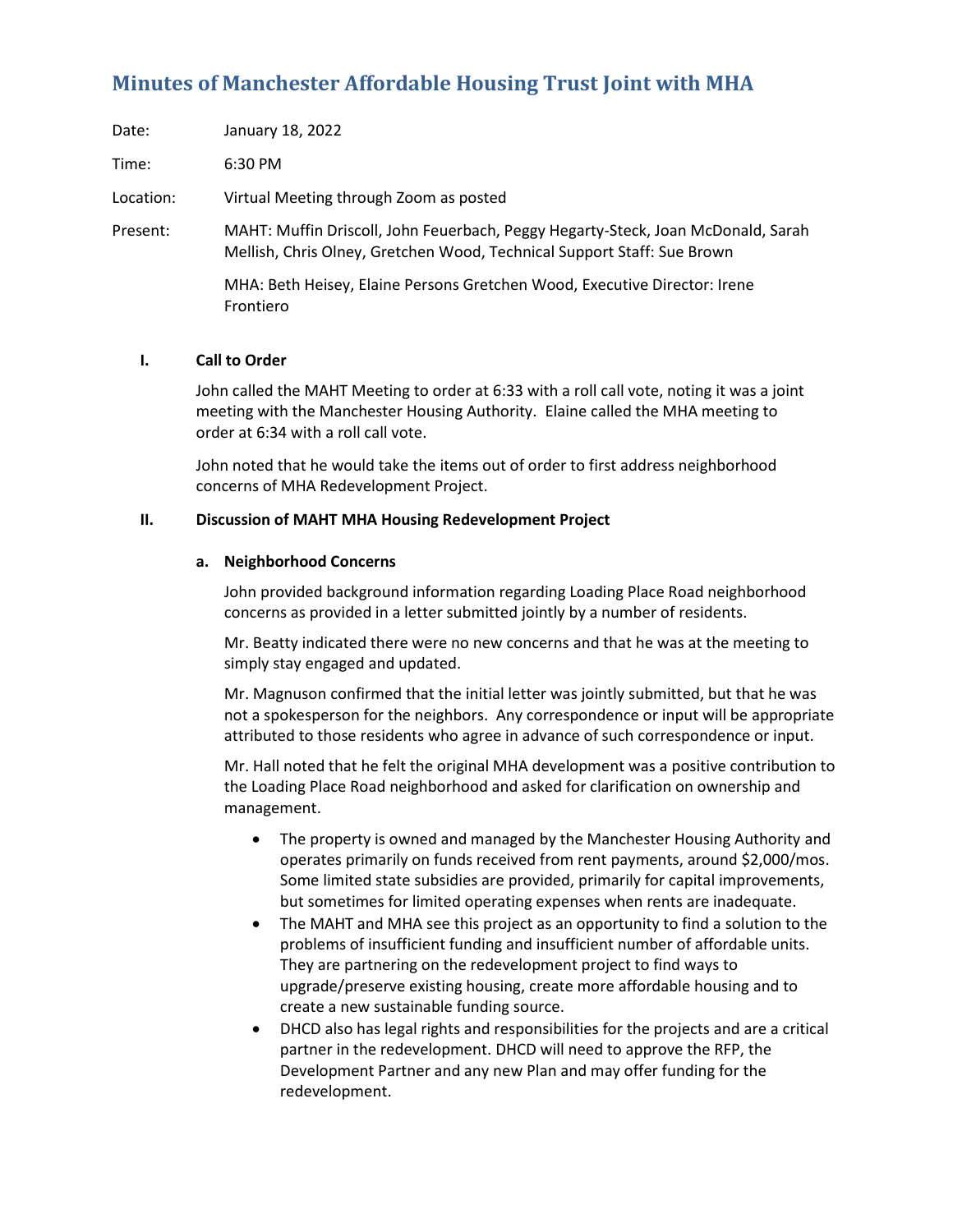• The development partner will be required to engage with the many stakeholders in the development of its Plan.

In response to Mr. Magnuson's question regarding due diligence regarding environmental and geotechnical issues, John noted and Sue confirmed that for the MHA sites, this is seen as a next step that will be the responsibility of the development partner selected.

# b. **Request for Proposals (RFP)**

John reported that Chris, John and Sue have shared the draft RFP, an adaption of the 2020 RFP and asked if other members had any changes to offer. He noted that a principal change in the RFP was to try to clarify the uncertainty of site control of the Pleasant Street site. The RFP notes it will be the responsibility of the development partner to present a viable plan and negotiate a price that will gain Town Meeting approval for site control.

Following a general discussion of RFP by Trustees and MHA Board members Muffin moved and Joan seconded a motion to allow John and Chris to coordinate with Sue to refine the RFP and submit to DHCD for approval. The motion passed unanimously by roll call vote of the MAHT.

Beth moved and Gretchen seconded a motion to allow John and Chris to coordinate with Sue to refine the RFP and submit to DHCD for approval. The motional passed unanimously by roll call vote of the MHA.

Chris recommended that all members that were liaisons to other Town Boards and Committees provide an update to these Boards and Committees.

Sue noted she would distribute the final draft RFP to the MAHT and MHA members when submitted to DHCD.

# **c. Survey Results**

Sue provided a brief update on the Surveys.

- 58 residents completed the MHA neighborhood survey. equally split between the three properties (19, 19, 20)
	- o Responses generally split between supporting, not supporting, and unsure about supporting redevelopment of the sites.
- 158 residents completed the DPW neighborhood survey.
	- o Majority of responses supported the idea of redevelopment of MHA sites and a majority also supported housing on the DPW site to make the redevelopment feasible.

The MHA voted by roll call to adjourn the MHA meeting at 7:32 PM.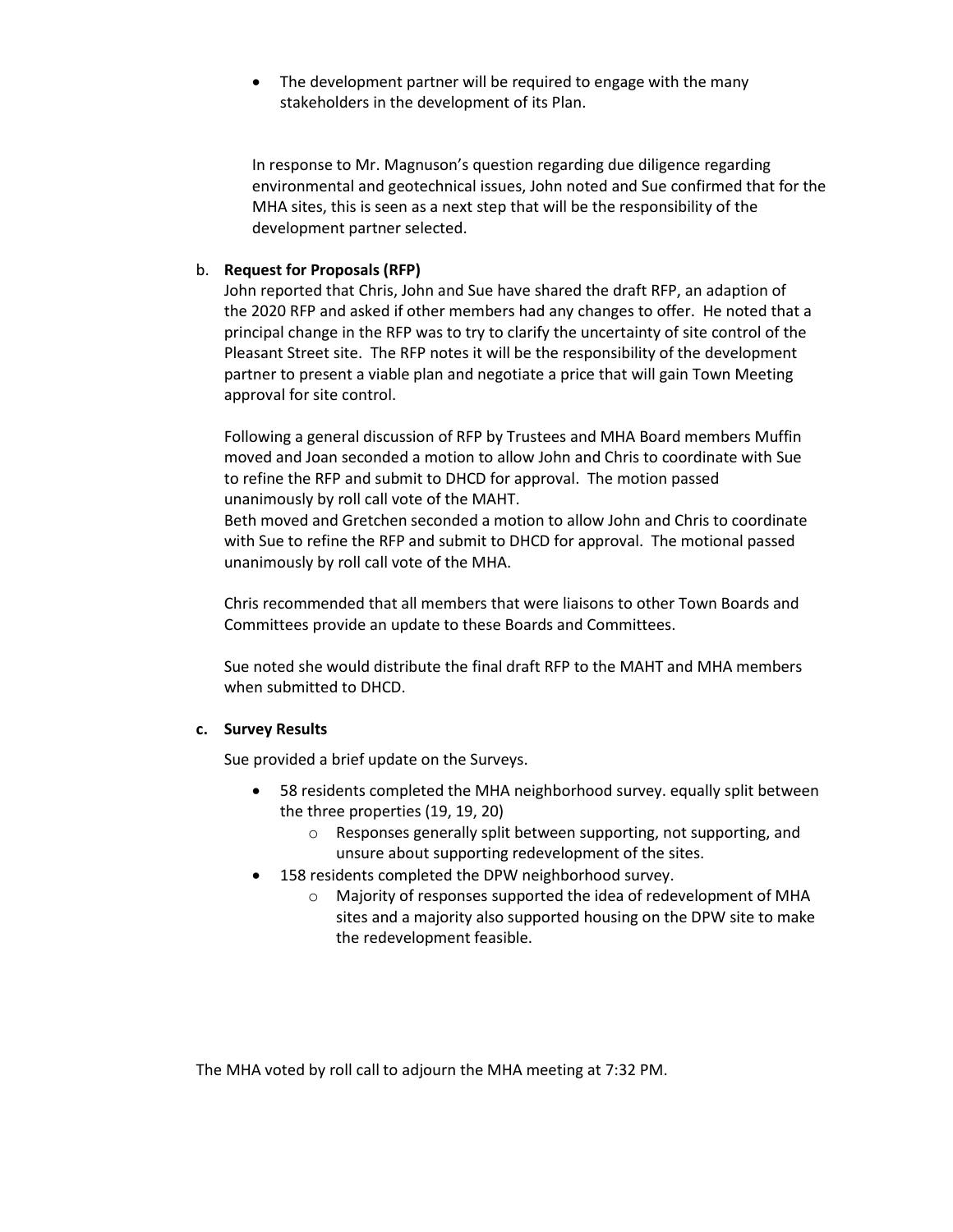# **III. Administrative**

## **a. Approval of Minutes (December 2, 2021)**

Trustees approved Minutes of December 2, 2021 as submitted. John and Peggy abstained having not been present.

#### **b. Technical Assistance Hours and Tasks**

Sue averaged just over an hour a week since the last reporting.

John noted the Town Report was due February 1. Information on recent CPA funding application can serve as a framework. Sue will develop and share draft for review.

#### **Treasurers Report**

Joan reported that the only change in the account was a \$500 private donation. Trustees expressed their appreciation of the donation and the idea of holding an annual appeal. Joan will work on the details for an annual appeal.

#### **IV. Update on Emergency Rental and Mortgage Assistance Program**

Peggy provided an update on the program and suggested changes in term and conditions for Trustees to consider.

- As of December 31st, Action Inc. has committed \$114,325 to MERAF clients.
- Average assistance is \$5,716 per client.
- 64 clients have received payment (Note: Peggy clarified this figure on 1/19/22 via email noting that staff had made a mistake on the report. It represented number of household members assisted, not households receiving payment. See corrected chart below.)

| Received Payment through           | 19 households | 42 individuals |
|------------------------------------|---------------|----------------|
| <b>MERAF</b>                       |               |                |
| Deemed Ineligible                  | 5 households  | 8 individuals  |
| Did Not Follow Up/No Longer        | 7 households  | 20 individuals |
| <b>Needed Assistance</b>           |               |                |
| <b>Total Across All Categories</b> | 31 households | 70 individuals |

• Remaining balance of funds is \$35,675.

Following a discussion of the benefits and impacts of the program, and how the program aligns with the Trust's mission, John made a motion and Sarah seconded to extend the program to September 2022 and allow funds to also be used for security deposits and moving expenses. Trustees approved the motion by roll call vote with Gretchen and Peggy abstaining.

# **V. Discussion of Planning Efforts as may be relevant**

None

**VI. Other matters, as may not have been reasonably anticipated by the Chair (Discussion only)**